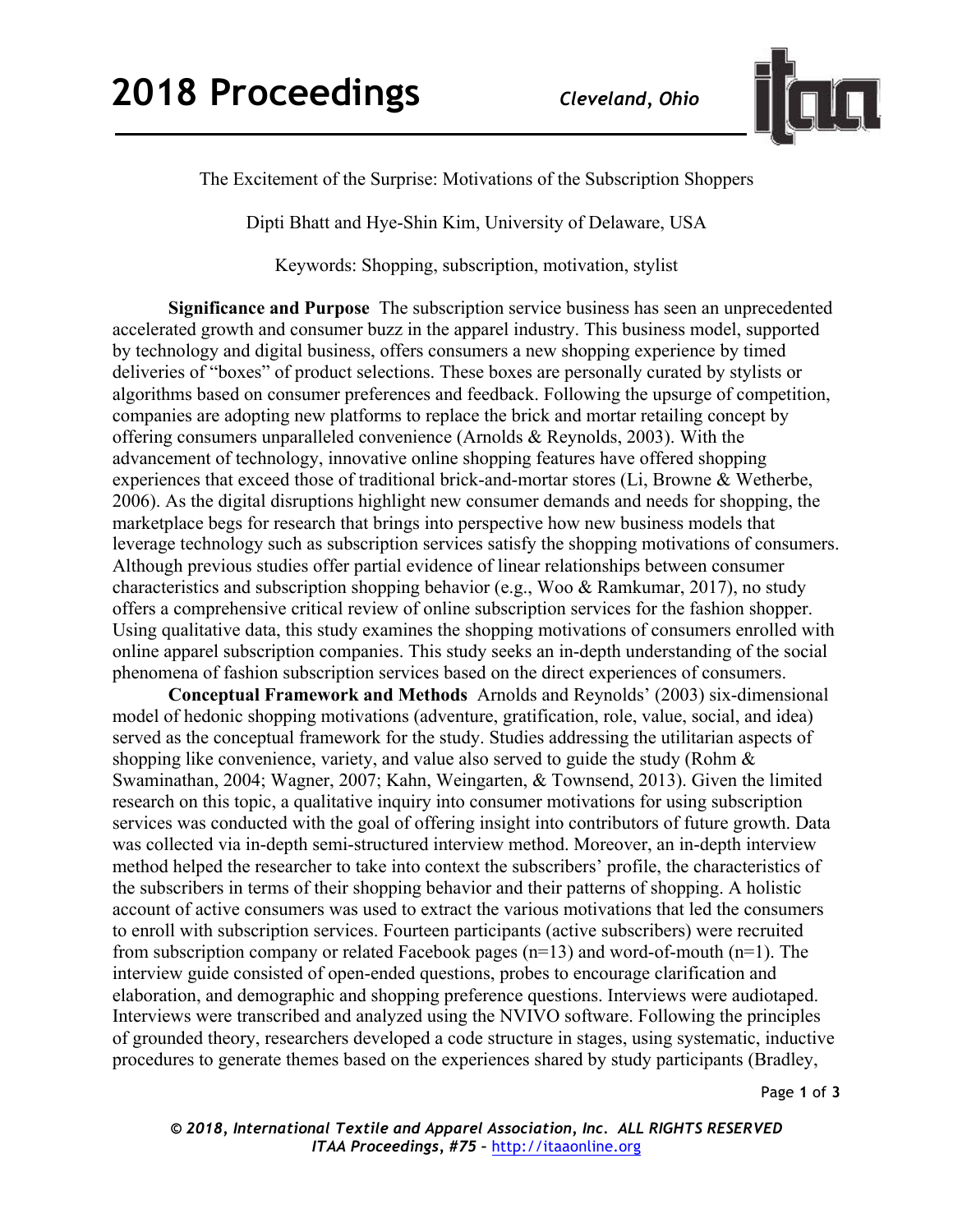Curry, & Devers, 2007). A constant comparative method was used to expand and refine codes. An inter-rater reliability of 98.4% was achieved between the researchers based on the final coding guide. Majority of participants were female (n=13), 45 years (mean), received advance degrees (Masters), mostly professionals and resided across 11 states. Participants preferred a wide range of brands (e.g., Macy's, Kohl's, Loft, Old Navy, JC Penney, Michael Kors, Amazon, Cabi, Brooks Brothers, and thrift stores) apart from receiving subscription boxes. Annual budget for fashion-related items ranged from \$200 to \$9600. Participants subscribed to various subscription services that offer clothing, accessories, beauty or grooming products (Stitch Fix, Trunk Club, Le Tote, MM. LaFleur, Wantable, Zoe Report, ThredUp, Dia & Co., Sprezzabox, Rocksbox, and Birchbox). Although the subscription period ranged from 1 month to 4 years, the experiences shared by participants were quite vivid irrespective of duration of subscription.

**Results and Discussion** The benefits received from the subscriptions showed convenience and actual value to be related to utilitarian shopping motivations. Hedonic shopping motivations, as noted in the literature (e.g., adventure, gratification, social, perceived value, and idea), were related to consumers' subscription service experience. Actual value shopping refers to the price savings from deals and discounts and perceived value shopping refers to the perceived product value given the entirety of the shopping (Lee & Overby, 2004).

Experiential shopping motivations related to adventure and self-gratification were prominent themes found among subscription shoppers. Participants noted the "excitement or the anticipation of receiving a box", the thrill of "looking forward to the box", and the surprise element associated with the arrival of each box as well as the "fun" that is experienced by the subscribers while opening the box. In addition, several participants described the subscription box as a "surprise gift" or similar to "receiving a Christmas present". As such, the element of surprise and treating oneself appeared to be appreciated by the subscribers. Beyond relating to the utilitarian and hedonic shopping motivations, participants shared interesting experiences that defined the subscription shopping experience and highlight its uniqueness.

The study found style experimentation and wardrobe compatibility were two emerging motives to enroll in subscription services. For apparel subscription services with personal stylists, most participants emphasized the key role of a stylist/curator in delivering the value proposition of online subscription retail. The shopper's own personal characteristics (e.g., open to new styles, actively giving feedback, posting "looks" on Instagram) also influenced their satisfaction with the subscription services. The productive/harmonious interaction between the stylist and the shopper was important. The study found that a "good match" between the stylist and consumer was key as well. Although most of the subscribers profiled themselves as conservative shoppers, at times they were flexible and experimental with their style. This helps the stylists to curate a box with items that the subscribers could use as well as experiment with to get the experience which otherwise they would not be able to derive if shopping by themselves.

Based on the findings, an inductive model was developed to explain the motivational constructs of apparel retail subscription and the facilitating role of the stylist/curator as the influencer. The stylist/curator and box delivery structure add value to the subscription experience and transforms the consumers' subscription shopping experience.

Page **2** of **3**

*© 2018, International Textile and Apparel Association, Inc. ALL RIGHTS RESERVED ITAA Proceedings, #75 –* http://itaaonline.org